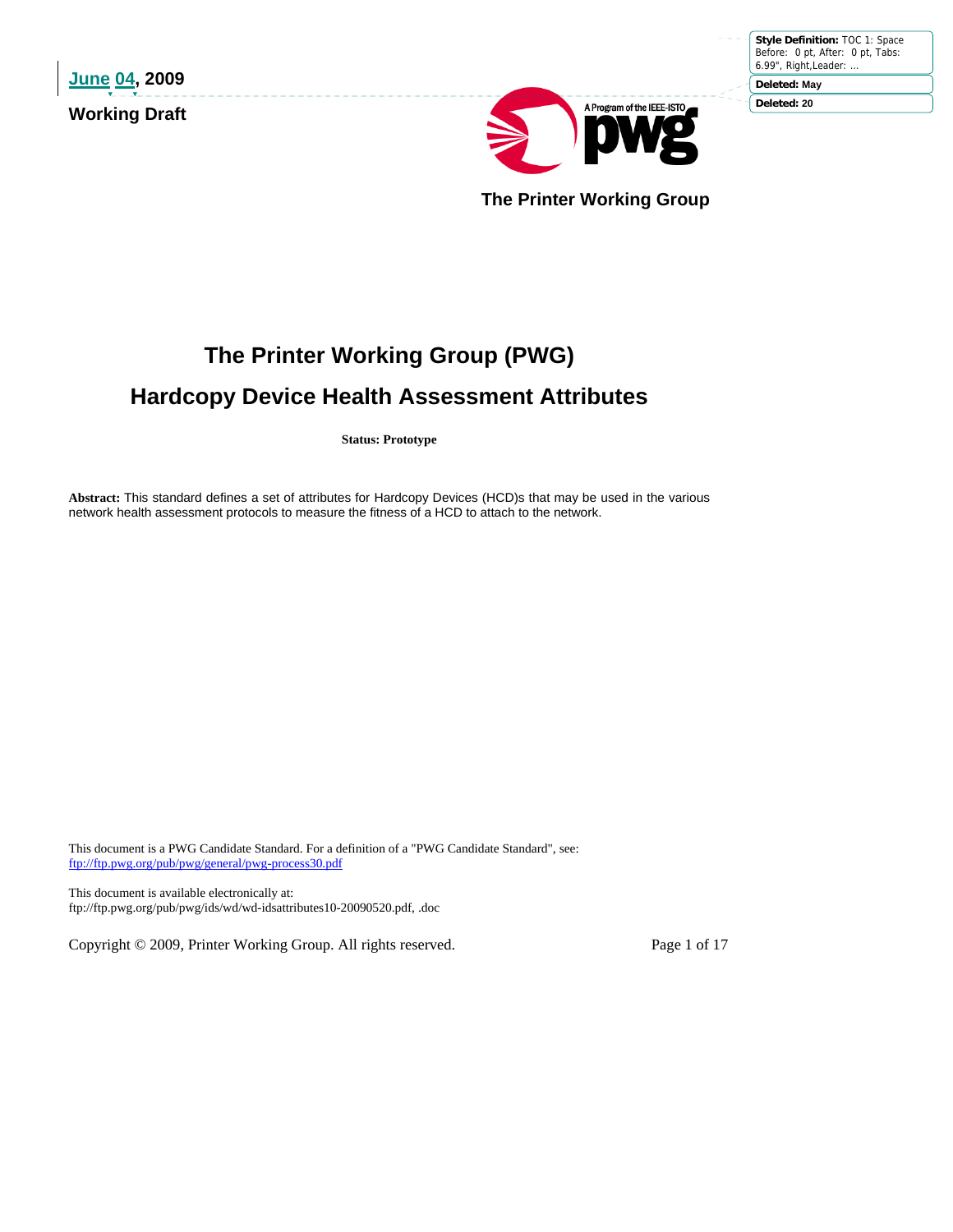Copyright © 2009, The Printer Working Group. All rights reserved.

This document may be copied and furnished to others, and derivative works that comment on, or otherwise explain it or assist in its implementation may be prepared, copied, published and distributed, in whole or in part, without restriction of any kind, provided that the above copyright notice, this paragraph and the title of the Document as referenced below are included on all such copies and derivative works. However, this document itself may not be modified in any way, such as by removing the copyright notice or references to the Printer Working Group, a program of the IEEE-ISTO.

# Title: *Hardcopy Device Health Assessment Attributes*

The IEEE-ISTO and the Printer Working Group DISCLAIM ANY AND ALL WARRANTIES, WHETHER EXPRESS OR IMPLIED INCLUDING (WITHOUT LIMITATION) ANY IMPLIED WARRANTIES OF MERCHANTABILITY OR FITNESS FOR A PARTICULAR PURPOSE.

The Printer Working Group, a program of the IEEE-ISTO, reserves the right to make changes to the document without further notice. The document may be updated, replaced, or made obsolete by other documents at any time.

The IEEE-ISTO and the Printer Working Group, a program of the IEEE-ISTO take no position regarding the validity or scope of any intellectual property or other rights that might be claimed to pertain to the implementation or use of the technology described in this document or the extent to which any license under such rights might or might not be available; neither does it represent that it has made any effort to identify any such rights.

The IEEE-ISTO and the Printer Working Group, a program of the IEEE-ISTO invite any interested party to bring to its attention any copyrights, patents, or patent applications, or other proprietary rights, which may cover technology that may be required to implement the contents of this document. The IEEE-ISTO and its programs shall not be responsible for identifying patents for which a license may be required by a document and/or IEEE-ISTO Industry Group Standard or for conducting inquiries into the legal validity or scope of those patents that are brought to its attention. Inquiries may be submitted to the IEEE-ISTO by e-mail at:

#### info@ieee-isto.org

The Printer Working Group acknowledges that the IEEE-ISTO (acting itself or through its designees) is, and shall at all times, be the sole entity that may authorize the use of certification marks, trademarks, or other special designations to indicate compliance with these materials.

Use of this document is wholly voluntary. The existence of this document does not imply that there are no other ways to produce, test, measure, purchase, market, or provide other goods and services related to its scope.

Copyright © 2009, Printer Working Group. All rights reserved. Page 2 of 17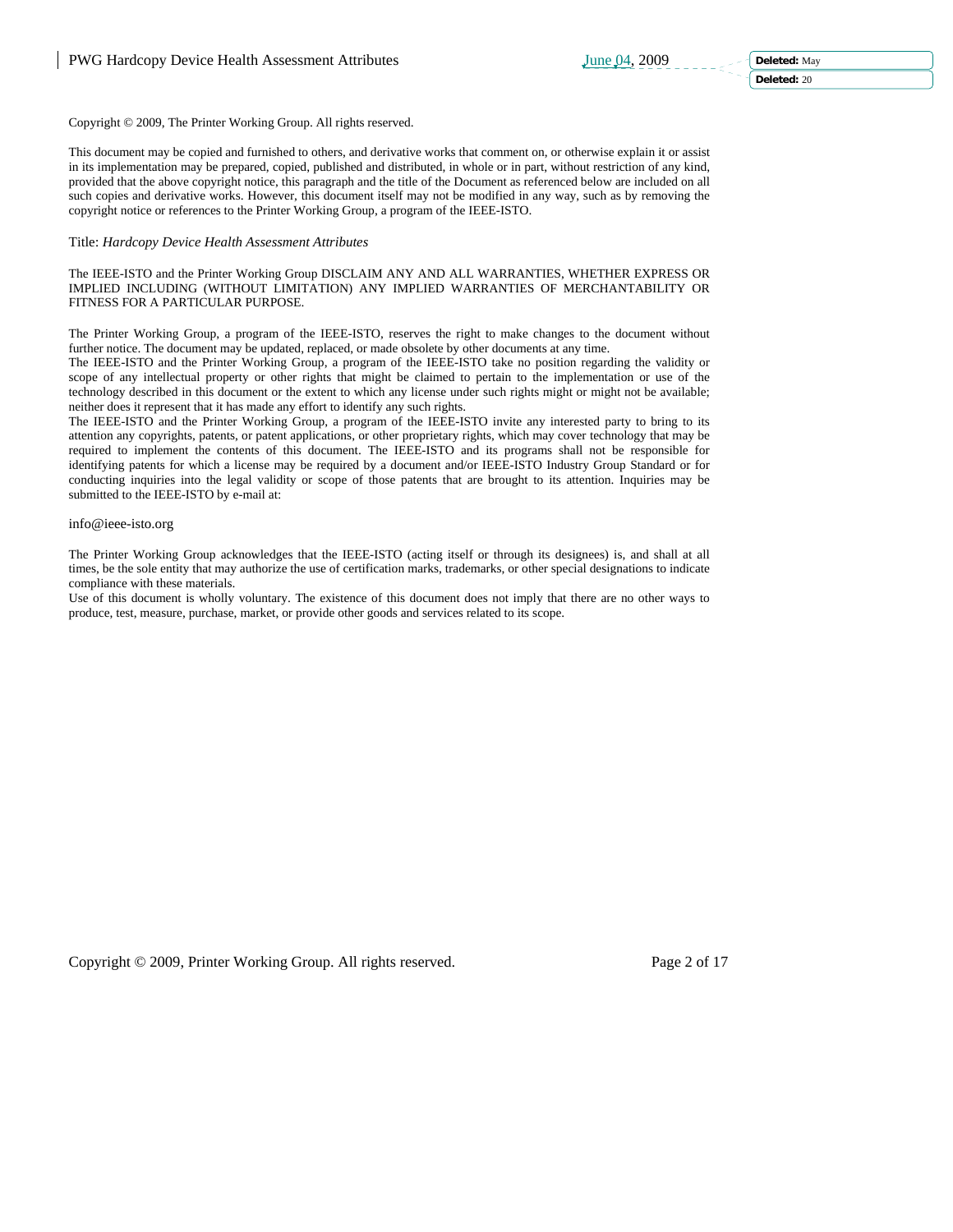#### **Deleted:** 20

#### About the IEEE-ISTO

The IEEE-ISTO is a not-for-profit corporation offering industry groups an innovative and flexible operational forum and support services. The IEEE-ISTO provides a forum not only to develop standards, but also to facilitate activities that support the implementation and acceptance of standards in the marketplace. The organization is affiliated with the IEEE (http://www.ieee.org/) and the IEEE Standards Association (http://standards.ieee.org/).

For additional information regarding the IEEE-ISTO and its industry programs visit http://www.ieee-isto.org.

#### About the IEEE-ISTO PWG

The Printer Working Group (or PWG) is a Program of the IEEE Industry Standards and Technology Organization (ISTO) with member organizations including printer manufacturers, print server developers, operating system providers, network operating systems providers, network connectivity vendors, and print management application developers. The group is chartered to make printers and the applications and operating systems supporting them work together better. All references to the PWG in this document implicitly mean "The Printer Working Group, a Program of the IEEE ISTO." In order to meet this objective, the PWG will document the results of their work as open standards that define print related protocols, interfaces, procedures, and conventions. Printer manufacturers and vendors of printer related software will benefit from the interoperability provided by voluntary conformance to these standards.

In general, a PWG standard is a specification that is stable, well understood, and is technically competent, has multiple, independent and interoperable implementations with substantial operational experience, and enjoys significant public support.

For additional information regarding the Printer Working Group visit: http://www.pwg.org

Contact information:

The Printer Working Group c/o The IEEE Industry Standards and Technology Organization 445 Hoes Lane Piscataway, NJ 08854 USA

IDS Web Page:

http://www.pwg.org/ids

IDS Mailing List:

ids@pwg.org

Instructions for subscribing to the IDS mailing list can be found at the following link:

#### http://www.pwg.org/mailhelp.html

Those interested in this specification are encouraged to join the IDS Mailing List and to participate in any discussions clarifications or review of this specification. Not that, to reduce spam, the mailing list rejects mail from non-subscriber; you must subscribe to the mailing list to be able to send a question or comment to the mailing list.

Copyright © 2009, Printer Working Group. All rights reserved. Page 3 of 17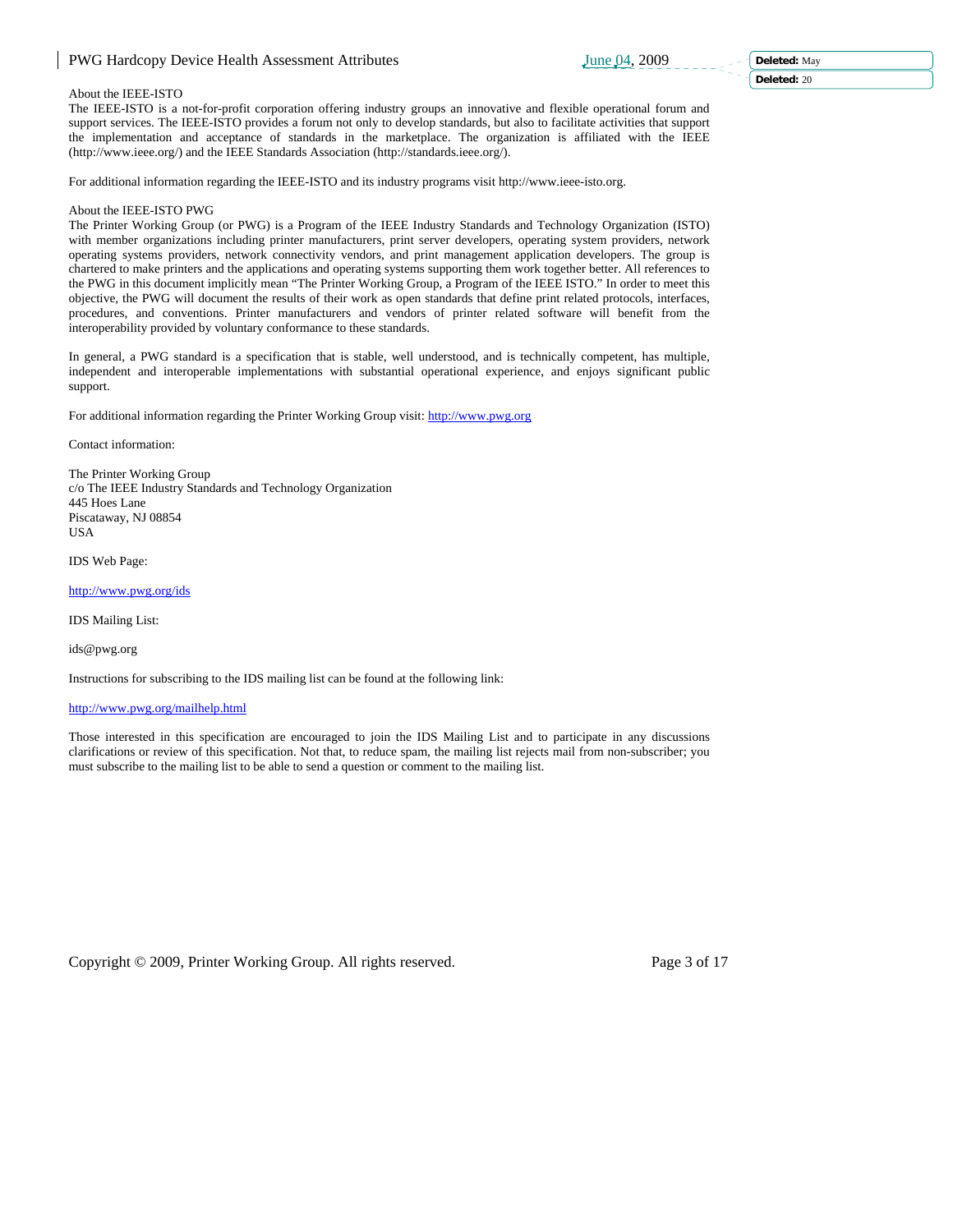**Deleted:** May

**Deleted:** 20

# **Table of Contents**

| таріс от Сопісніз                  |
|------------------------------------|
|                                    |
|                                    |
|                                    |
|                                    |
|                                    |
|                                    |
|                                    |
|                                    |
|                                    |
|                                    |
|                                    |
|                                    |
|                                    |
|                                    |
|                                    |
|                                    |
|                                    |
|                                    |
|                                    |
|                                    |
|                                    |
|                                    |
|                                    |
|                                    |
|                                    |
|                                    |
|                                    |
|                                    |
|                                    |
|                                    |
|                                    |
|                                    |
|                                    |
|                                    |
| <b>1</b> _ _ _ _ _ _ _ _ _ _ _ _ _ |

**Deleted:** 1. Introduction 7¶ 2. Terminology 8 2.1 Conformance Terminology 8 2.2 Other Terminology 8  $2.3$  Acronyms  $8$ 3. Requirements 9 9 3.1 Rationale for HCD Health Assessment Attributes 9 9 9 3.2 Use Cases for HCD Health Assessment Attributes 9 3.2.1 Managed IT Environment using Health Assessment Protocols for Desktops and Laptops 9 3.2.2 IT Environment that requires Common Criteria certification for networked devices 10 3.2.3 IT Environment that requires Policy Enforcement Certification for networked devices 10¶<br>3.3 Design Requirements for Attributes . 10¶<br>4. HCD Health Assessment Attributes 11<sup>¶</sup><br>4.1 General Attribute Definitions 11¶ 5. Conformance 14 5.1 Mandatory Attributes 14 5.2 Conditionally Mandatory Attributes 14<sup>¶</sup><br>5.2.1 User Application Attributes 14¶ 5.2.2 Resident Application Attributes 14 5.2.3 Other Conditionally Mandatory Attributes 14¶<br><u>5.3 Optional Attributes</u> 15¶<br>6. Internationalization Considerations 15¶ 7. Security Considerations 15 8. Normative References . 15¶<br>9. Informative References . 15¶ 10. Contributors 15 11. Authors Addresses 16¶ Annex A Change Log (informative). 17¶<br>A.1 Changes from November 13, 2008 17¶ A.2 Changes from January 06, 2009 17|<br>A.3 Changes from February 02, 2009 17| A.4 Changes from February 10, 2009 17¶ A.5 Changes from February 18, 2009 17¶ A.6 Changes from April 15, 2009 17¶

Copyright © 2009, Printer Working Group. All rights reserved. Page 4 of 17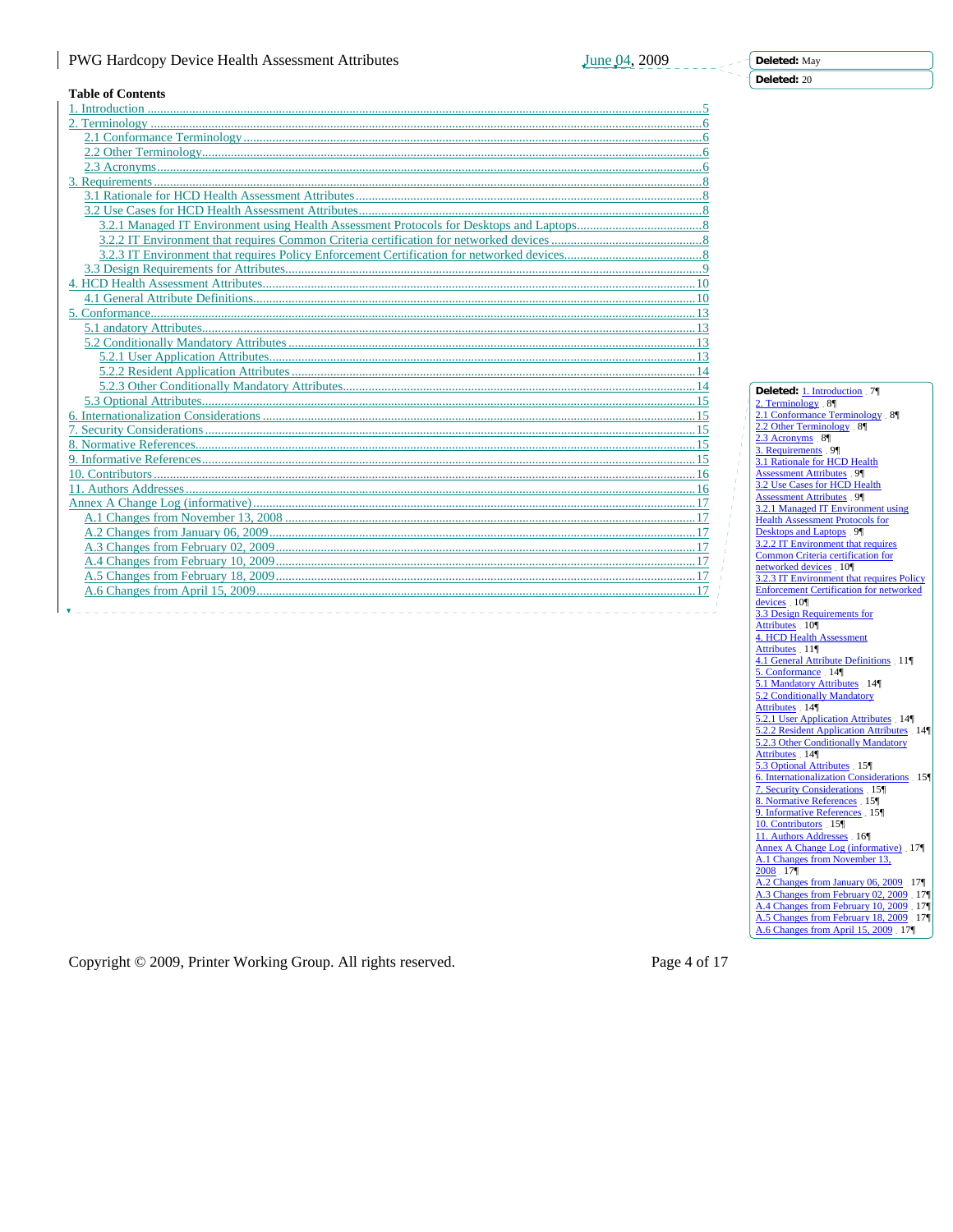**Deleted:** May

**Deleted:** 20

**Deleted:** condition

# **1. Introduction**

Many corporate network and security administrators are beginning to deploy various security policy enforcement mechanisms that measure the "health" of a networked device being attached to the network infrastructure in addition to merely authenticating the user or device. The goal of these health assessment mechanisms is to provide a level of assurance that the device being granted access to network resources will do no harm to the network or other networked devices. For PCs, servers, etc.; these health assessment schemes allow the administrator to access the state of the device's operating system, anti-virus program, personal firewall, and other attributes of the device to ensure that they are in compliance with the security policy for the network.

| Currently, Hardcopy Devices do not participate in any of these protocols and are allowed to bypass health assessment when<br>attaching to the network. In many health assessment schemes, this is merely the entry of the device's MAC or IP address into | <b>Deleted:</b> and other imbedded devices<br>such as IP phones |
|-----------------------------------------------------------------------------------------------------------------------------------------------------------------------------------------------------------------------------------------------------------|-----------------------------------------------------------------|
| an exception table. This, however, results in vulnerability in the network assessment scheme as it is fairly simple for the                                                                                                                               | <b>Deleted:</b> a vulnerability                                 |
| MAC or IP address of the excepted HCD to be spoofed by another device that would normally be subject to the health<br>assessment.                                                                                                                         |                                                                 |

Copyright © 2009, Printer Working Group. All rights reserved. Page 5 of 17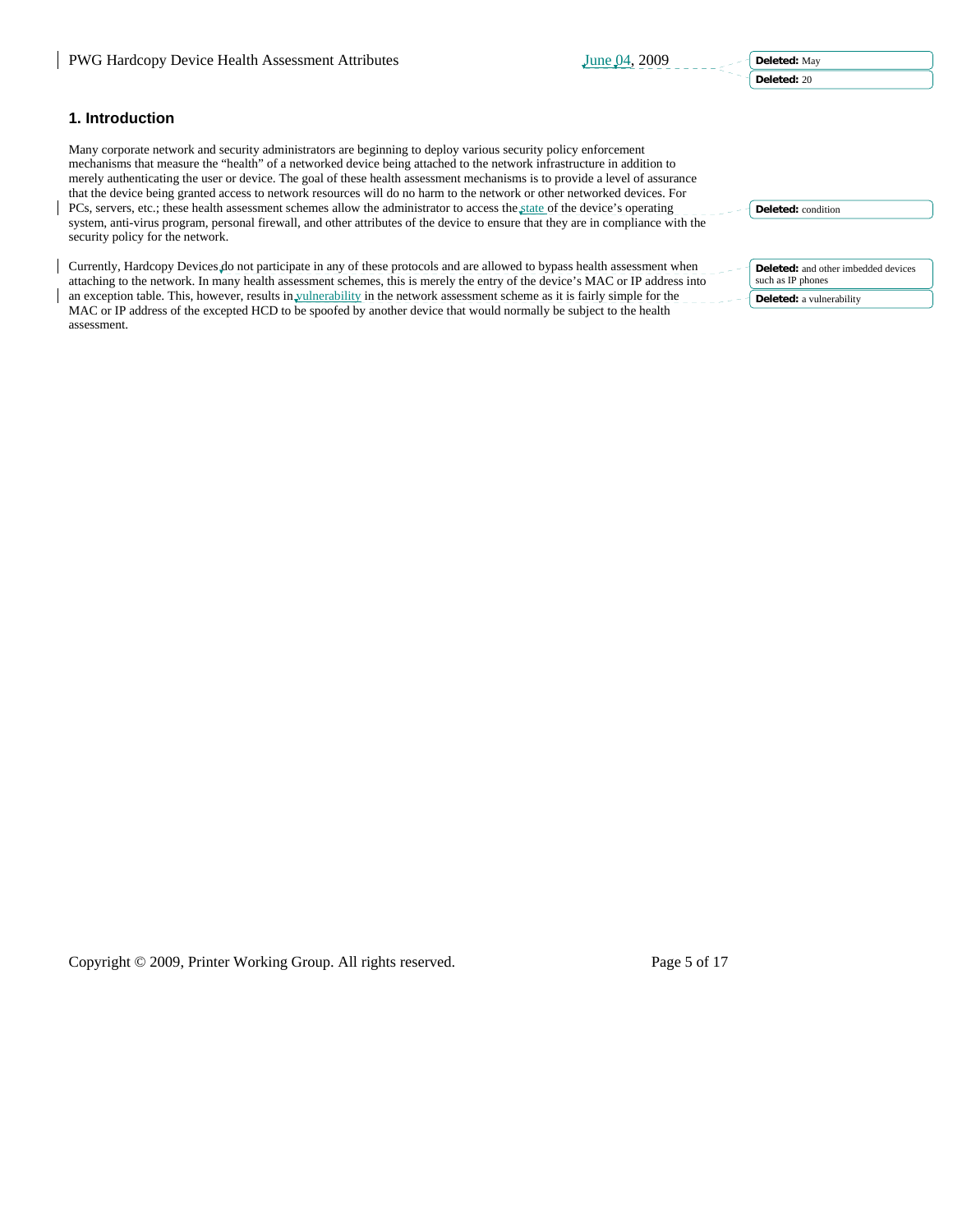# **2. Terminology**

This section defines terminology used throughout this document.

### **2.1 Conformance Terminology**

Capitalized terms, such as **MUST, MUST NOT, REQUIRED, SHOULD, SHOULD NOT, MAY,** and **OPTIONAL**, have special meaning relating to conformance as defined in RFC 2119 [rfc2119].

### **2.2 Other Terminology**

In addition, the following terms are imported or generalized from other source documents:

**Hardcopy Device (HCD) –** A system producing or utilizing a physical embodiment of an electronic document or image. These systems include printers, scanners, fax machines, digital copiers, multifunction peripherals (MFPs), multifunction devices (MFDs), all-in-ones, and other similar products. [IEEE2600]

**Administrator** – A user who has been specifically granted the authority to manage some portion or all of the HCD. Administrators may possess special privileges that provide capabilities to override portions of the security policy. [IEEE2600]

**Application** – An Application is computer instructions and data placed on the HCD, via download or additional hardware that are separate from, and not a part of, the base configuration. Applications are an addition to the base configuration that provide additional function beyond that provided by the base configuration.

**Device administrato**r – A user who controls administrative operations of the HCD other than its network configuration (e.g., management of users and resources of the HCD). [IEEE2600]

**Firmware** – Firmware is persistent computer instructions and data embedded in the HCD that provides the operational functions of that device. Firmware is only replaced during a specialized update process. [IEEE2600]

**Network administrator** – A user who manages the network configuration of the HCD. [IEEE2600]

**Resident Application** - Resident applications are those applications that are downloaded via an offline administrative or maintenance update procedure and persist after a power cycle of the HCD. These types of applications augment the normal operation of the HCD and provide additional functions that are available to all users of the HCD.

**User** – An entity (human user or IT entity) outside the HCD that interacts with the HCD. [IEEE2600]

**User Application** - User applications are applications that are downloaded and executed as part of normal operation of the HCD and may be dynamically installed and executed by users. These applications do not include applications that are added via an offline administrative or maintenance update procedure. Examples of these types of applications include Java or Flash applications. User applications may or may not persist after a power cycle of the HCD.

#### **2.3 Acronyms**

**DHCP –** Dynamic Host Configuration Protocol

**DNS** – Domain Name System

**FTP** – File Transfer Protocol

**HCD –** Hardcopy Device

Copyright © 2009, Printer Working Group. All rights reserved. Page 6 of 17

| Comment [qwp1]: I do not<br>understand how a Admin affect the<br>policy. The policy is what the policy is.<br>The Admin can enforce the policy. The<br>Admin can make an exception to the<br>policy (by his actions). |
|-----------------------------------------------------------------------------------------------------------------------------------------------------------------------------------------------------------------------|
| Deleted: and whose actions may affect<br>the security policy                                                                                                                                                          |
| <b>Comment [gwp2]:</b> This could be a<br>chip, etc.                                                                                                                                                                  |
| <b>Deleted: Persistent</b>                                                                                                                                                                                            |
| Deleted: (daughter card)                                                                                                                                                                                              |
| <b>Deleted: Firmware</b>                                                                                                                                                                                              |
| <b>Deleted: Firmware</b>                                                                                                                                                                                              |
| <b>Deleted: Firmware</b>                                                                                                                                                                                              |
| Deleted: ¶                                                                                                                                                                                                            |
| Deleted: ¶                                                                                                                                                                                                            |
| Deleted: P                                                                                                                                                                                                            |
| Deleted: basic                                                                                                                                                                                                        |
|                                                                                                                                                                                                                       |

**Formatted:** Bullets and Numbering **Deleted:** ¶

**Deleted:** May

**Deleted:** 20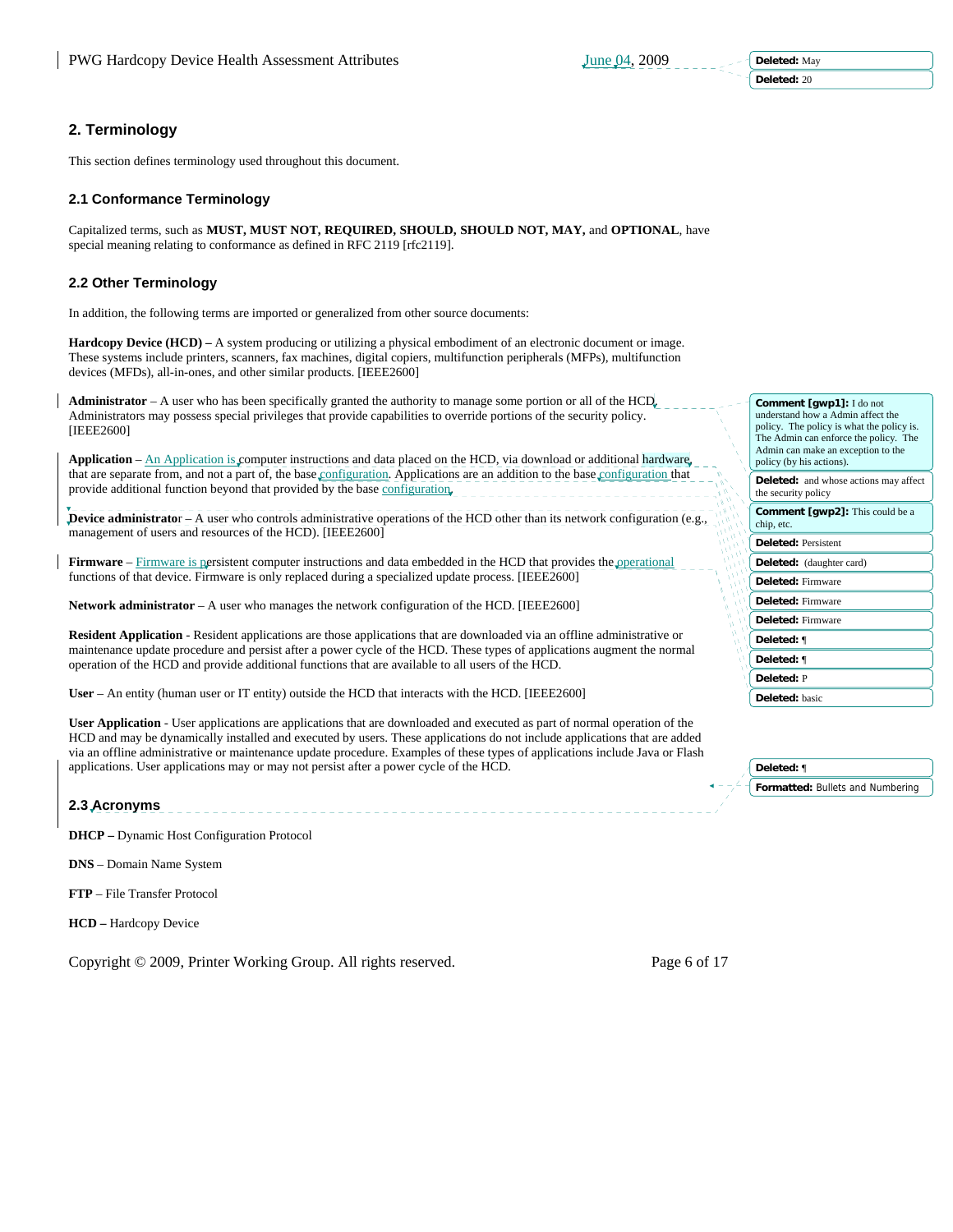| PWG Hardcopy Device Health Assessment Attributes      | June 04, 2009 | Deleted: May                                                     |
|-------------------------------------------------------|---------------|------------------------------------------------------------------|
|                                                       |               | Deleted: 20                                                      |
| <b>HTTP</b> - HyperText Transfer Protocol<br><u>.</u> |               | Formatted: Font: Bold                                            |
| HTTPS - HyperText Transfer Protocol Secure            |               | Formatted: Font: Bold                                            |
| <b>IANA</b> – Internet Assigned Numbers Authority     |               | Formatted: Font: Bold                                            |
| <b>IETF</b> – Internet Engineering Task Force         |               | <b>Deleted: ISMS</b> - Information Security<br>Management System |
| $IP$ – Internet Protocol                              |               | Formatted: Font: Bold                                            |
| $IT$ – Information Technology                         |               | Formatted: Font: Bold                                            |
| <b>IPP</b> – Internet Print Protocol                  |               | Formatted: Font: Bold                                            |
| <b>ISMS</b> – Information Security Management System  |               |                                                                  |
| LAA - Locally Administered Address                    |               |                                                                  |
| <b>LDAP</b> – Lightweight Directory Access Protocol   |               |                                                                  |
| <b>MAC</b> - Media Access Control                     |               |                                                                  |
| NTP - Network Time Protocol                           |               |                                                                  |
| PA-TNC - Posture Attribute - Trusted Network Connect  |               | Formatted: Font: Not Bold                                        |
| <b>PC</b> – Personal Computer                         |               | Formatted: Font: Not Bold                                        |
| <b>PSTN</b> – Public Switched Telephone Network       |               |                                                                  |
| <b>PWG</b> – Printer Working Group                    |               | Formatted: Font: Bold                                            |
| <b>RTC</b> – Real Time Clock                          |               |                                                                  |
| SMI - Structure of Management Information             |               |                                                                  |
| <b>SSL</b> – Secure Socket Layer                      |               | Formatted: Font: Bold                                            |
| <b>TLS</b> – Transport Layer Security                 |               | Formatted: Font: Bold                                            |
| $\mathbf{U}$ – Unsigned                               |               | Formatted: Font: Bold                                            |
| UAA - Universally Administered Address                |               |                                                                  |
| <b>URL</b> - Universal Resource Locator               |               |                                                                  |
| <b>USB</b> - Universal Serial Bus                     |               |                                                                  |
| <b>UTF</b> - Unicode Transformation Format            |               | Formatted: Font: Bold                                            |

Copyright © 2009, Printer Working Group. All rights reserved. Page 7 of 17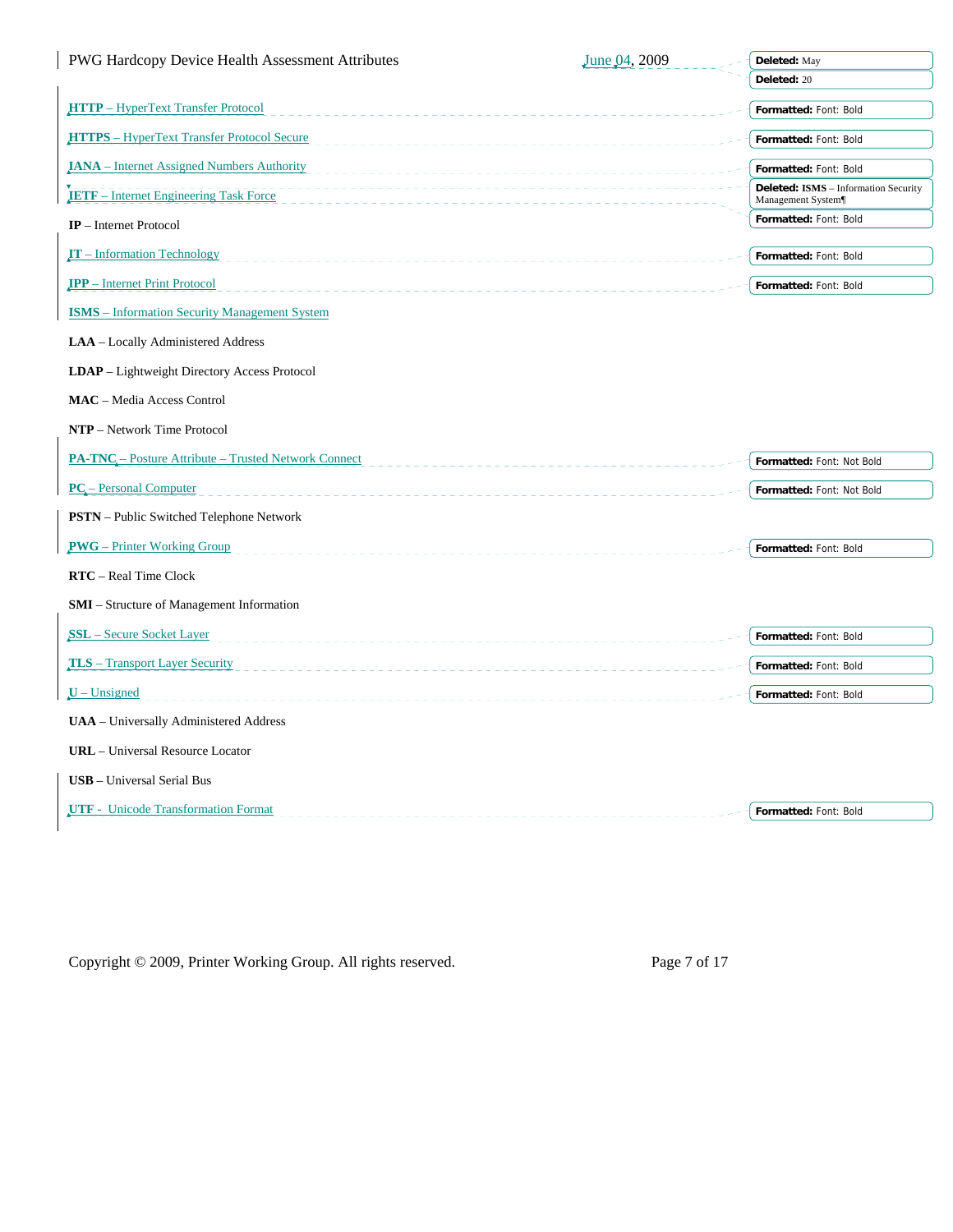# **3. Requirements**

# **3.1 Rationale for HCD Health Assessment Attributes**

Hardcopy Devices generally do not include the same software infrastructure and patch management mechanisms as a PC or server, and don't currently include anti-virus programs or host-based firewalls. However there are attributes of a HCD that can be defined that can be used to gauge an HCD's compliance with a security policy.

# **3.2 Use Cases for HCD Health Assessment Attributes**

# **3.2.1 Managed IT Environment using Health Assessment Protocols for Desktops and Laptops**

A corporate IT department has decided to implement a network health assessment infrastructure as part of a rollout of laptop and desktop refresh for the company's employees. The motivation behind the decision to implement an assessment protocol was driven by the increasing number of laptops used by employees that were used away from the office on unmanaged networks and only occasionally attached to the corporate network. These laptops could not automatically have their security patches, antivirus definitions etc. updated since they were not on the network when the administrator's system management software executed batch updates.

Because Hardcopy Devices do not support the network health assessment protocols, the IP address of each HCD is manually entered into an exception table with the health assessment scheme's configuration tool. Industrious employees have discovered that they can program their laptops with the same IP address as the area's shared printer and access the corporate network without having to manually install operating system patches and antivirus updates before being allowed access. Having HCDs report attributes will remove the need for most exceptions and therefore decrease the chance of unprotected laptops spreading malware.

# **3.2.2 IT Environment that requires Common Criteria certification for networked devices**

IT Security and Network administrators that follow specific Information Security Management System (ISMS) guidelines may require that ALL devices that attach to a network be certified via some external body, (e.g., Common Criteria). These certifications are usually only valid if the device is maintained in a particular configuration. For Hardcopy Devices, configuration parameters that may affect the status of a certification can include, but are not limited to:

- The specific level of firmware that is loaded into the HCD.
- The specific hardware ports that are enabled or disabled on the HCD.
- The specific network protocols that are enabled or disabled on the HCD.
- The specific port numbers that are enabled or disabled on the HCD.
- The specific services that are enabled on the HCD.

Any modification to these configuration parameters can result in the device no longer operating in its certified configuration.

# **3.2.3 IT Environment that requires Policy Enforcement Certification for networked devices**

Organizations may have a set of internal policies that must be satisfied before a device is allowed on the network. Often these policy requirements are configuration requirements and may not seem directly related to "health." However, from the following example, it may be seen that configuration settings may be important elements for assessing the fitness of a device to attach to the network.

Copyright © 2009, Printer Working Group. All rights reserved. Page 8 of 17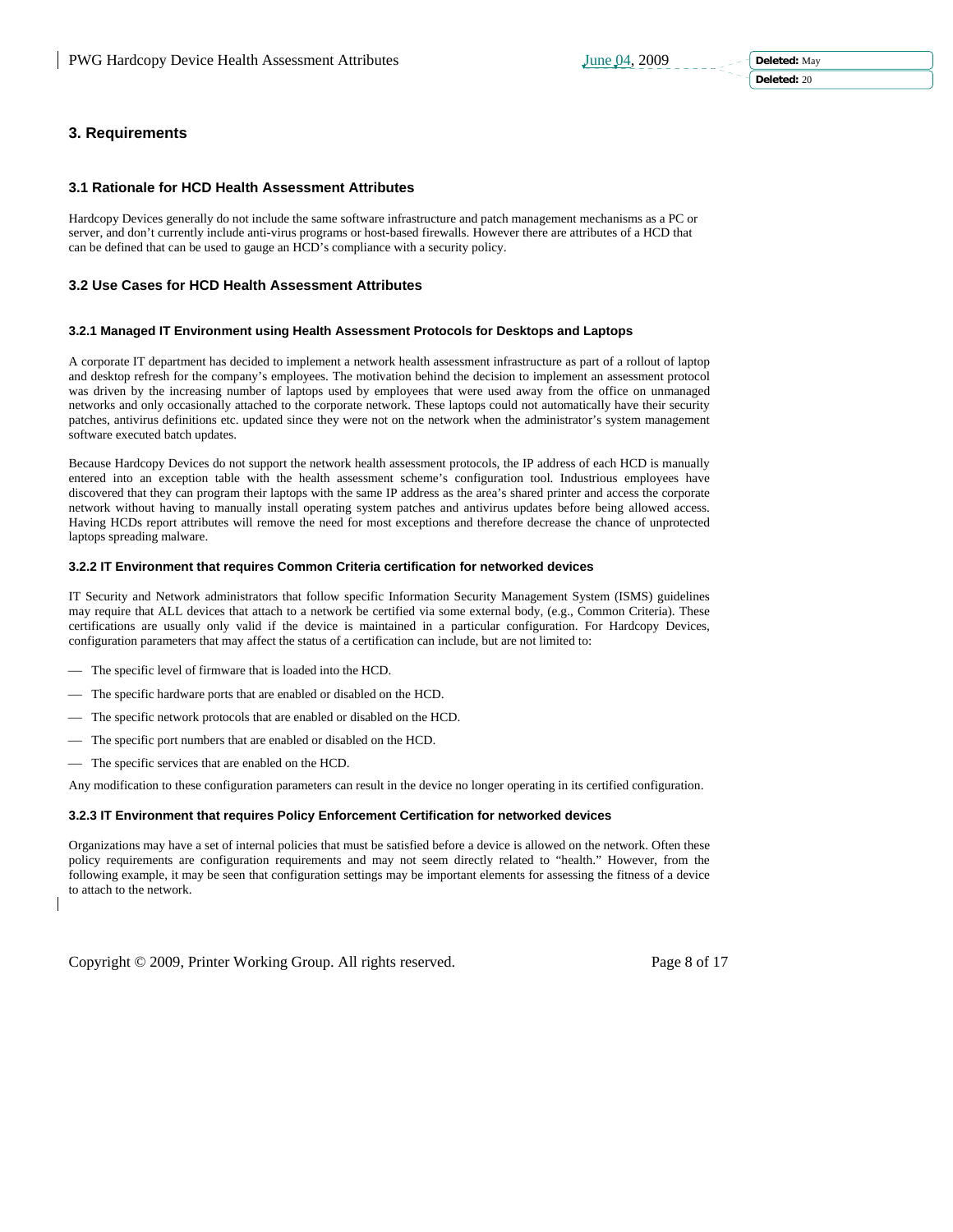Users have discovered that they can gain access to the network by acquiring the address of a device on the exception list and statically assigning this IP address to their computer. Their computer is now on the exception list and is granted access. To mitigate this breach, IT administrators decide corporate policy is that ALL devices must acquire their IP addresses from a DHCP server. The configuration setting that enables/disables DHCP becomes part of the Policy Enforcement health assessment.

Policy Enforcement can encompass a wide range of configuration settings. The relevance of these settings may also vary between organizations. Some additional configuration elements that could be part of a policy statement include, but are not limited to:

- Secure Time Source
- Valid X.509 certificate signed by corporate Certificate Authority
- ⎯ MAC addresses Universally Administered Address (UAA) versus Locally Administrated Address (LAA)
- -- Enabled/Disabled protocols -- for example, no FTP daemon, or support for HTTPS but not for HTTP.
- ⎯ Installed features for example, disallow printers with hard disks unless they support disk wiping.
- Authentication settings Kerberos/LDAP configuration
- Network proxy configuration
- DNS server address(es)

It is also important to note that some policy related settings, like disabled protocols and installed features, may overlap with other health related evaluations.

# **3.3 Design Requirements for Attributes**

- 1) The PWG HCD Health Assessment Attribute design MUST NOT depend on the implementation of any specific network health assessment protocol.
- 2) The PWG HCD Health Assessment Attribute design MUST support mappings to multiple network health assessment protocols.
- 3) The PWG HCD Health Assessment Attributes design SHOULD be vendor extensible.

Copyright © 2009, Printer Working Group. All rights reserved. Page 9 of 17

**Deleted:** May

**Deleted:** 20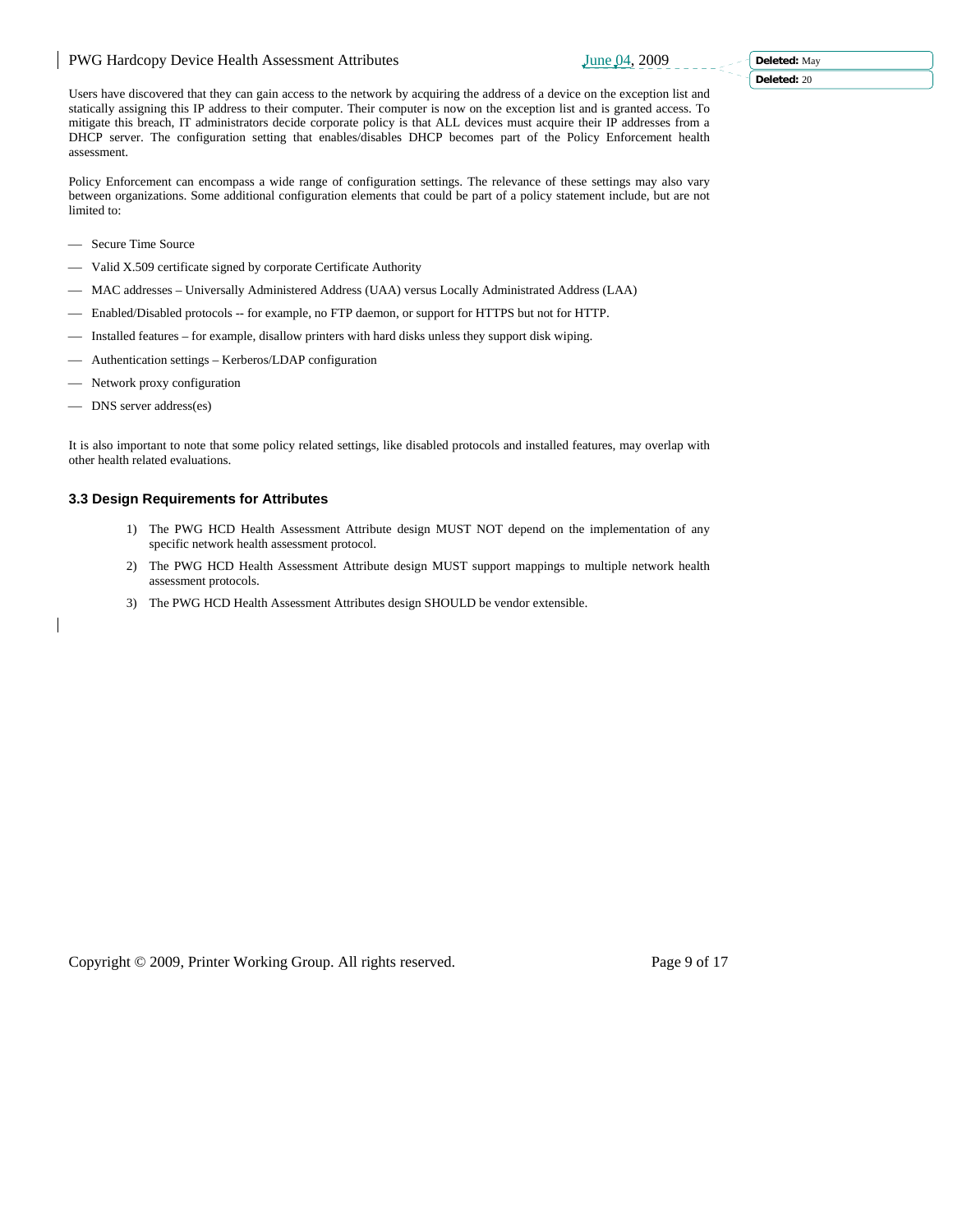# **4. HCD Health Assessment Attributes**

This section contains the definitions of the Health Assessment Attributes for Hardcopy Devices.

# **4.1 General Attribute Definitions**

These attributes in the following table are the base set of attributes for HCDs that can be used to identify and measure the health of the HCD. The binding of these attributes into specific health assessment protocols is specified in other Printer Working Group documents.

| <b>HCD Health Assessment Attribute Name</b>                                                                                                                                                                                                                                    | (DataType)       |
|--------------------------------------------------------------------------------------------------------------------------------------------------------------------------------------------------------------------------------------------------------------------------------|------------------|
| Description                                                                                                                                                                                                                                                                    |                  |
| HCD_Certification_State                                                                                                                                                                                                                                                        | (octet-array)    |
| The HCD_Certification_State attribute is a vendor-specific variable length field that uniquely identifies the state of a<br>particular set of configuration settings in the HCD that are included as part of a certification process (e.g., Common<br>Criteria certification). |                  |
| HCD_Configuration_State                                                                                                                                                                                                                                                        | (octet-array)    |
| The HCD_Configuration_State attribute is an administratively configured, vendor-specific variable length field that<br>uniquely identifies the state of any configuration settings in the HCD that are included in creation of the attribute.                                  |                  |
| HCD Default Password Enabled                                                                                                                                                                                                                                                   | (boolean)        |
| The HCD_Default_Password_Enabled attribute is a single bit-field that indicates that one or more of the devices'<br>administrator passwords or other credentials are set to the factory defaults. $(0 = no$ default passwords)                                                 |                  |
| HCD_Firewall_Setting                                                                                                                                                                                                                                                           | (octet-array)    |
| The HCD_Firewall_Setting attribute is a variable length field that indicates the state (open/closed) of each IP<br>protocol port on the device.<br>________________                                                                                                            |                  |
| HCD_Firmware_Name                                                                                                                                                                                                                                                              | $(UTF-8 string)$ |
| The HCD_Firmware_Name attribute is a variable length string that specifies the name attributed to the firmware that<br>is contained in the HCD.                                                                                                                                |                  |
| <b>HCD</b> Firmware Patches                                                                                                                                                                                                                                                    | $(UTF-8 string)$ |
| The HCD_Firmware_Patches attribute is a variable length string that describes the patch(s) that have been applied to<br>the firmware in the HCD. Note: Any firmware patches applied to the HCD MUST result in a change in the<br>HCD_Firmware_Version attribute.               |                  |
| HCD_Firmware_String_Version                                                                                                                                                                                                                                                    | (UTF-8 string)   |
| The HCD_Firmware_String_Version attribute is variable length string that can uniquely describe the current version<br>of firmware loaded in the device.                                                                                                                        |                  |
| <b>HCD</b> Firmware Version                                                                                                                                                                                                                                                    | (octet-array)    |
| The HCD_Firmware_Version attribute is a 16 octet field that can uniquely describe the current version of firmware<br>loaded in the device                                                                                                                                      |                  |
| HCD Forwarding Enabled                                                                                                                                                                                                                                                         | (boolean)        |
| The HCD_Forwarding_Enabled attribute is a single bit-field that indicates whether any external-facing interface is<br>being used as a bridge, route, or proxy from any other external-facing interface including itself. $\mathbf{v}$                                          |                  |

Copyright © 2009, Printer Working Group. All rights reserved. Page 10 of 17

#### **Deleted:** ¶

**Formatted:** Bullets and Numbering

#### **Formatted Table**

**Deleted:** A change to any configuration setting that is required for the device to maintain its certification status MUST cause a change, within the limits of information theory, in the attribute. Note: An example implementation of this attribute could be a cryptographically secure hash of the configuration (e.g., firmware version, port filter settings, protocols enabled/disabled etc.) that must be set to a specific state as part of the certification process.

#### **Deleted:** A change to any configuration setting that is included in the creation of the attribute MUST cause a change, within the limits of information theory, in the attributes value. The configuration settings included as part of this attribute SHOULD be administratively configurable. Note: An example

implementation of this attribute could be a cryptographically secure hash of the configuration settings.¶

# ¶ *Implementer Note:¶*

*The HCD\_Configuration\_State attribute is intended to provide a method for a system administrator (site local, device, etc.) to snap-shot a specific device configuration state. Examples of configuration information included in this attribute may include such items as default settings for duplex, media type, color mode, language, etc.; enabled or disabled services or features such as Fax, IPP, SSL support etc.; and encryption parameters for storage or network transports. In conjunction with a system health validation agent, this value can be used to determine if the configuration has changed in any way from the last snap-shot. No standardized values or behavior is defined by the PWG, only the ability to detect a change. Any access control restrictions that may be triggered by a change in this attribute are vendor or administrator defined.*  ... [1]

**Deleted:** Note: An example binding of this attribute follows the format for the Port Filter attribute type in [PA-TNC] section 4.2.6.

**Deleted:** Note: An example binding of this attribute may follow the format for the Numeric Version in [PA-TNC] section 4.2.3.

**Deleted:**  $(0 = no forwarding enabled)$ Note: An example of this may be a USB, Infrared, 802.11, Bluetooth, or PSTN Fax interface being bridged to the Ethernet interface allowing devices that have not been subject to the health assessm $\boxed{... [2]}$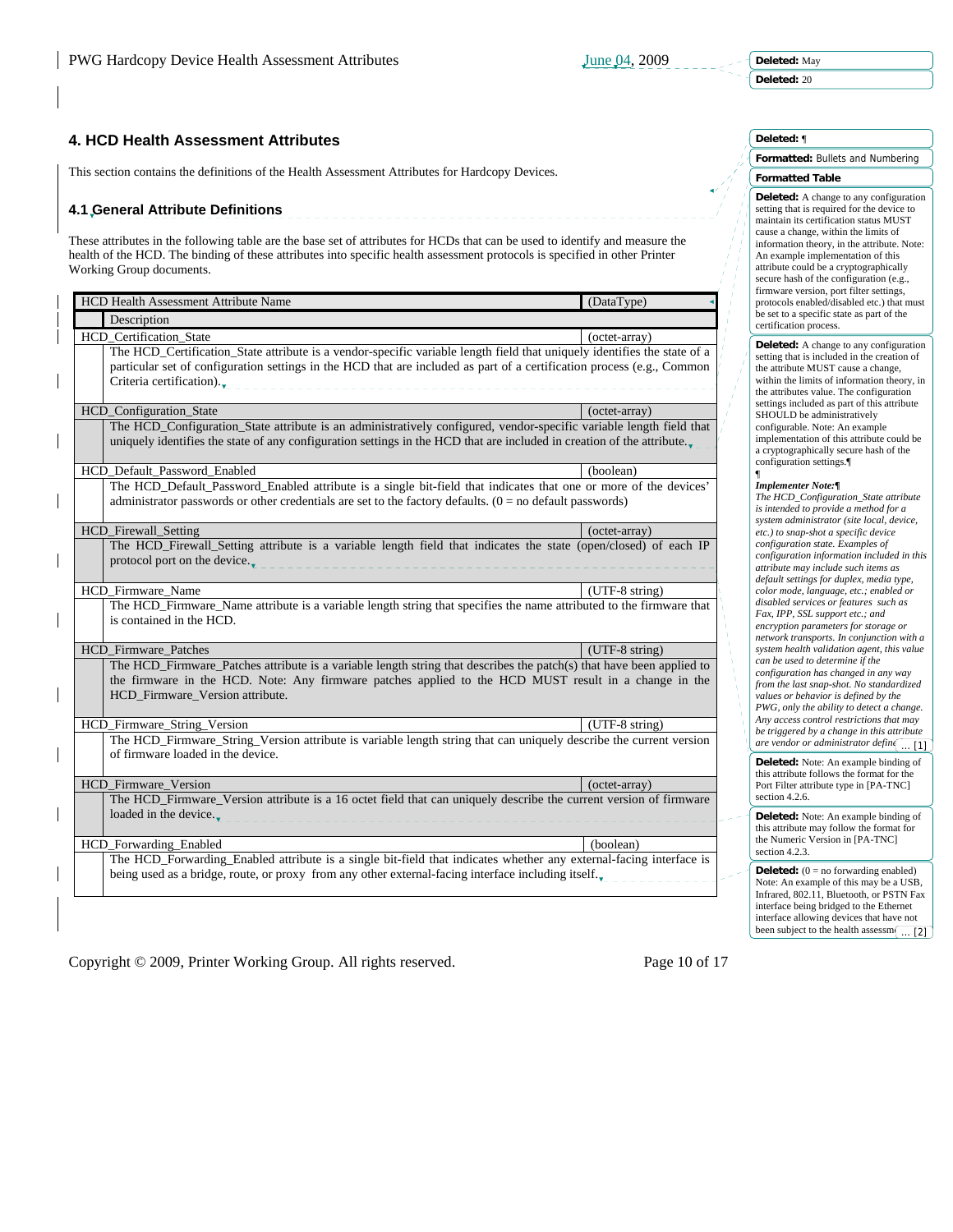**Deleted:** May

**Deleted:** 20

|  | <b>HCD Health Assessment Attribute Name</b>                                                                                                                                                                                          | (DataType)               |                                                                                         |
|--|--------------------------------------------------------------------------------------------------------------------------------------------------------------------------------------------------------------------------------------|--------------------------|-----------------------------------------------------------------------------------------|
|  | Description                                                                                                                                                                                                                          |                          |                                                                                         |
|  | HCD_Machine_Type_Model                                                                                                                                                                                                               | $(UTF-8 \text{ string})$ |                                                                                         |
|  | The HCD_Machine_Type_Model attribute is a variable length string that indicates the particular machine type and<br>model of the device. This attribute is generally common to all devices in a particular generation of that device. |                          |                                                                                         |
|  | Example: "SomeCompany PhotoSmart 500"                                                                                                                                                                                                |                          |                                                                                         |
|  |                                                                                                                                                                                                                                      |                          |                                                                                         |
|  | HCD_PSTN_Fax_Enabled                                                                                                                                                                                                                 | (boolean)                |                                                                                         |
|  | The HCD_PSTN_Fax_Enabled attribute is a single bit-field that indicates if the PSTN fax interface or other modem                                                                                                                     |                          |                                                                                         |
|  |                                                                                                                                                                                                                                      |                          | <b>Deleted:</b> $(1 = \text{Fax enabled})$                                              |
|  |                                                                                                                                                                                                                                      |                          |                                                                                         |
|  | HCD_Resident_Application_Name                                                                                                                                                                                                        | (UTF-8 string)           |                                                                                         |
|  | The HCD_Resident_Application_Name attribute is a variable length string that specifies the name attributed to a                                                                                                                      |                          | <b>Deleted:</b> Note: Any application patches                                           |
|  | resident application that is currently installed on the HCD.                                                                                                                                                                         |                          | applied to the HCD MUST result in a                                                     |
|  | HCD_Resident_Application_Patches                                                                                                                                                                                                     | (UTF-8 string)           | change in the<br>HCD_Resident_Application_Version                                       |
|  | The HCD_Resident_Application_Patches attribute is a variable length string that describes the patch(s) that have                                                                                                                     |                          | attribute.                                                                              |
|  | been applied to a resident application in the HCD. $\mathbf{F}_{\mathbf{r}}$                                                                                                                                                         |                          | <b>Deleted:</b> Note: An example binding of                                             |
|  |                                                                                                                                                                                                                                      |                          | this attribute may follow the format for                                                |
|  | HCD_Resident_Application_String_Version                                                                                                                                                                                              | $(UTF-8 \text{ string})$ | the Numeric Version in [PA-TNC]<br>section 4.2.3.                                       |
|  | The HCD Resident Application String Version attribute is variable length string that can uniquely describe the                                                                                                                       |                          |                                                                                         |
|  | current version of an installed resident application in the device.                                                                                                                                                                  |                          | <b>Deleted:</b> Examples of this attribute<br>include: ("onboard" for a resident RTC or |
|  |                                                                                                                                                                                                                                      |                          | a Hostname or URL string for a network                                                  |
|  | HCD_Resident_Application_Version                                                                                                                                                                                                     | (octet-array)            | time source)                                                                            |
|  | The HCD_Resident_Application_Version attribute is a 16 octet field that can uniquely describe the current version of                                                                                                                 |                          | <b>Usage Considerations: Many security</b>                                              |
|  | an installed resident application in the device<br>__________________________________                                                                                                                                                |                          | mechanisms rely on accurate time to<br>enforce security. Examples include               |
|  | HCD_Time_Source                                                                                                                                                                                                                      | $(UTF-8 \text{ string})$ | validity periods on X.509 certificates and                                              |
|  | The HCD_Time_Source attribute is a variable length string that indicates where the device acquires its time setting.                                                                                                                 |                          | Kerberos Tickets. As such, it is important                                              |
|  | Regardless of the time source, the HCD shall provide administrative protection for its internal time.                                                                                                                                |                          | to know that the device's internal clock(s)<br>acquire time in a secure manner. If the  |
|  |                                                                                                                                                                                                                                      |                          | time source is not secure, it could lead to                                             |
|  | HCD_User_Application_Enabled                                                                                                                                                                                                         | (boolean)                | denial of service (set time outside the<br>validity period) and/or allow                |
|  | The HCD_User_Application_Enabled attribute is a single bit-field that indicates whether the HCD supports (or                                                                                                                         |                          | unauthorized access (set time to within                                                 |
|  | currently has enabled) the ability to download or execute applications intended to dynamically downloaded by users                                                                                                                   |                          | validity period.) There are several ways                                                |
|  | and executed on the device.                                                                                                                                                                                                          |                          | to acquire the time including Network<br>Time Protocol (NTP) and explicitly set         |
|  | HCD_User_Application_Persistence_Enabled                                                                                                                                                                                             | (boolean)                | by the user via some user interface. NTP                                                |
|  | The HCD_User_Application_Persistence_Enabled attribute is a single bit-field that indicates whether user-                                                                                                                            |                          | has the ability to utilize encryption and<br>integrity checks using pre-shared keys.    |
|  | downloadable applications can persist outside the boundary of a single job.                                                                                                                                                          |                          | The user interface to the clock can be                                                  |
|  |                                                                                                                                                                                                                                      |                          | protected using passwords. It is important<br>to note that internal time of day clocks  |
|  | HCD_User_Application_Name                                                                                                                                                                                                            | (UTF-8 string)           | are often used in devices and may utilize                                               |
|  | The HCD_User_Application_Name attribute is a variable length string that specifies the name attributed to a                                                                                                                          |                          | a bus structure, such as I2C. In such<br>cases, the bus used MUST NOT be                |
|  | dynamic user-downloadable and executable application that is currently installed on the HCD.                                                                                                                                         |                          | accessible externally from the device.                                                  |
|  |                                                                                                                                                                                                                                      | $(UTF-8 string)$         | <b>Deleted:</b> $(0 = not enabled)$                                                     |
|  | HCD_User_Application_Patches<br>The HCD_User_Application_Patches attribute is a variable length string that describes the patch(s) that have been                                                                                    |                          | <b>Deleted:</b> $(0 = not enabled)$                                                     |
|  | applied to a user-downloadable application in the HCD. $_{\text{v}}$                                                                                                                                                                 |                          |                                                                                         |
|  |                                                                                                                                                                                                                                      |                          | <b>Deleted:</b> Note: Since these applications<br>are dynamic, a re-assessment of the   |
|  | HCD_User_Application_String_Version                                                                                                                                                                                                  | (UTF-8 string)           | device may be required after each                                                       |
|  | The HCD_User_Application_String_Version attribute is variable length string that can uniquely describe the current                                                                                                                   |                          | download.                                                                               |
|  | version of an installed user-downloadable application in the device.                                                                                                                                                                 |                          | Deleted: Note: Any user-downloadable                                                    |
|  |                                                                                                                                                                                                                                      |                          | application patches applied to the HCD<br>MUST result in a change in the                |
|  |                                                                                                                                                                                                                                      |                          | HCD User Application Version                                                            |
|  |                                                                                                                                                                                                                                      |                          | attribute.                                                                              |

Copyright © 2009, Printer Working Group. All rights reserved. Page 11 of 17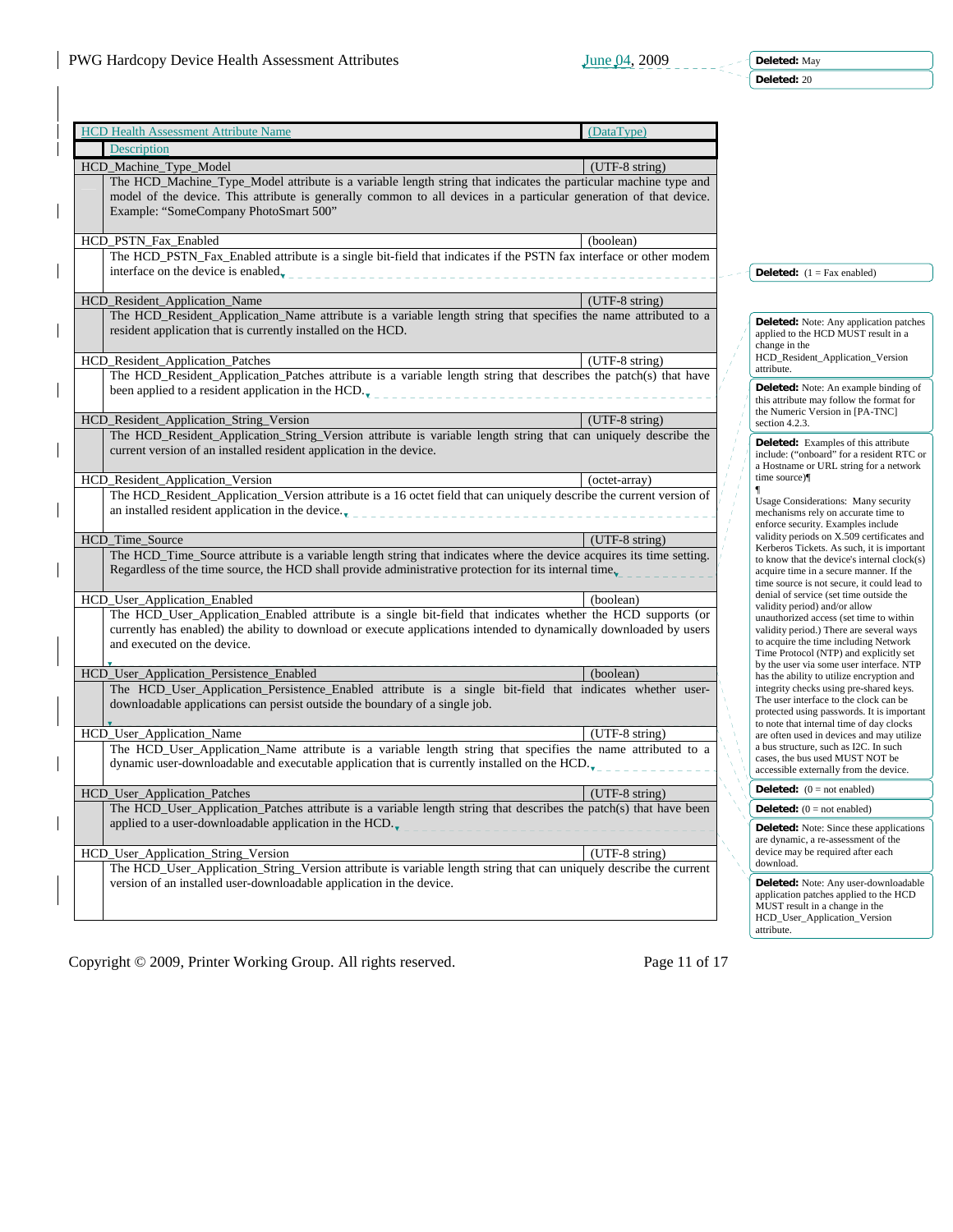| PWG Hardcopy Device Health Assessment Attributes<br>June 04, 2009                                                   | Deleted: May                                                                |
|---------------------------------------------------------------------------------------------------------------------|-----------------------------------------------------------------------------|
|                                                                                                                     | Deleted: 20                                                                 |
| <b>HCD Health Assessment Attribute Name</b><br>(DataType)                                                           |                                                                             |
| Description                                                                                                         |                                                                             |
| HCD_User_Application_Version<br>(octet-array)                                                                       |                                                                             |
| The HCD User Application Version attribute is a 16 octet field that can uniquely describe the current version of an |                                                                             |
| installed user-downloadable application in the device.                                                              | <b>Deleted:</b> Note: An example binding of                                 |
|                                                                                                                     | this attribute may follow the format for<br>the Numeric Version in [PA-TNC] |
| $(UTF-8 string)$<br>HCD Vendor Name                                                                                 | section 4.2.3.                                                              |
| The HCD Vendor Name attribute is a variable length string that indicates the name of the manufacturer of the HCD.   |                                                                             |
| HCD Vendor SMI Code<br>$(u\text{-integer})$                                                                         |                                                                             |
| The Vendor SMI Code is a 24 bit unsigned integer that contains a globally unique SMI Network Management             |                                                                             |
| Private Enterprise Code of the vendor, as defined by IANA.                                                          |                                                                             |
|                                                                                                                     |                                                                             |
|                                                                                                                     |                                                                             |
|                                                                                                                     | Formatted: IEEEStds Paragraph                                               |
|                                                                                                                     | Formatted: IEEEStds Level 1                                                 |

Copyright © 2009, Printer Working Group. All rights reserved. Page 12 of 17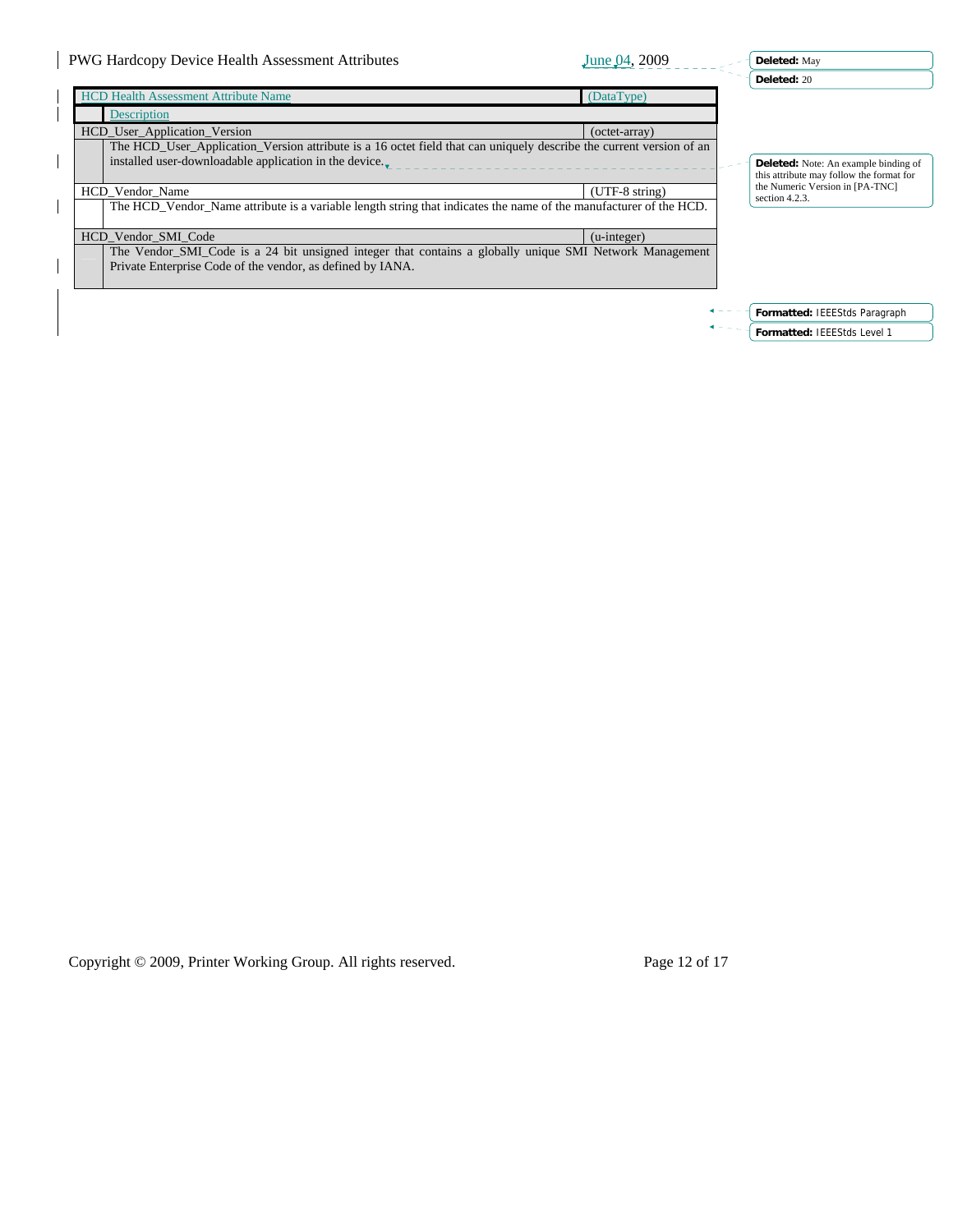# **5. Conformance**

Conformance: Any binding that supports the attributes defined in the table in section 4.1 MUST support multiple instances of **Deleted: <#>¶** the Name, Version, and Patch attributes related to user and resident applications. **<#>Conformance: Any binding that supports the attributes defined in this table MUST support multiple instances of the Name, Version, 5.1 andatory Attributes**  <u> 2000 - 2000 - 2000 -</u> **and Patch attributes related to user and resident applications.**  HCDs that claim conformance to this specification MUST support the following set of attributes: Page Break  **¶ <#>** Section Break (Continuous) • HCD\_Default\_Password\_Enabled **<#>Conformance¶**  $\circ$  The value of zero (0) SHALL imply "no default password". (0 = no default password) **Formatted:** IEEEStds Paragraph • HCD\_Firewall\_Setting An example binding of this attribute follows the format for the Port Filter attribute type in [PA-TNC] **Deleted: M** section 4.2.6. **Formatted:** Left • HCD\_Firmware\_Name **Formatted:** Bullets and Numbering • HCD\_Firmware\_Patches **Formatted:** Bullets and Numbering Any firmware patches applied to the HCD MUST result in a change in the HCD\_Firmware\_Version attribute. **Formatted:** Bullets and Numbering • HCD\_Firmware\_String\_Version **HCD** Firmware Version  $\circ$  An example binding of this attribute may follow the format for the Numeric Version in [PA-TNC] section  $\bullet$  -**Formatted:** Bullets and Numbering 4.2.3. • HCD\_Forwarding\_Enabled The value of zero (0) SHALL imply "no forwarding enabled".  $(0 = no$  forwarding enabled) **Formatted:** Bullets and Numbering An example of this may be a USB, Infrared, 802.11, Bluetooth, or PSTN Fax interface being bridged to the Ethernet interface allowing devices that have not been subject to the health assessment measurement to access the Ethernet network. • HCD\_Machine\_Type\_Model • HCD\_User\_Application\_Enabled  $\overrightarrow{O}$  The value of zero (0) SHALL imply "user applications not enabled". (0 = not enabled) **Formatted:** Bullets and Numbering • HCD\_User\_Application\_Persistence\_Enabled The value of zero (0) SHALL imply "user applications persistence not enabled". ( $0 = not$  enabled) **Formatted:** Bullets and Numbering HCD Vendor Name • HCD\_Vendor\_SMI\_Code **5.2 Conditionally Mandatory Attributes**  HCDs MUST support the attributes in this section when the particular capability is implemented on the HCD. **Deleted:** ¶ **Formatted:** Bullets and Numbering **5.2.1 User Application Attributes Deleted:** if The following attributes MUST be supported when the HCD supports user-downloadable applications. **Deleted:** , as described before each attribute, • HCD\_User\_Application\_Name **Deleted:** ifo Since these applications are dynamic, a re-assessment of the device may be required after each download. **Formatted:** Left

- HCD\_User\_Application\_Patches Any user-downloadable application patches applied to the HCD MUST result in a change in the HCD\_User\_Application\_Version attribute.
- HCD\_User\_Application\_String\_Version
- HCDUser\_Application\_Version

 $\circ$  An example binding of this attribute may follow the format for the Numeric Version in [PA-TNC] section  $\bullet$ --4.2.3. **Formatted:** Bullets and Numbering

Copyright © 2009, Printer Working Group. All rights reserved. Page 13 of 17

**Formatted:** Bullets and Numbering **Formatted:** Bullets and Numbering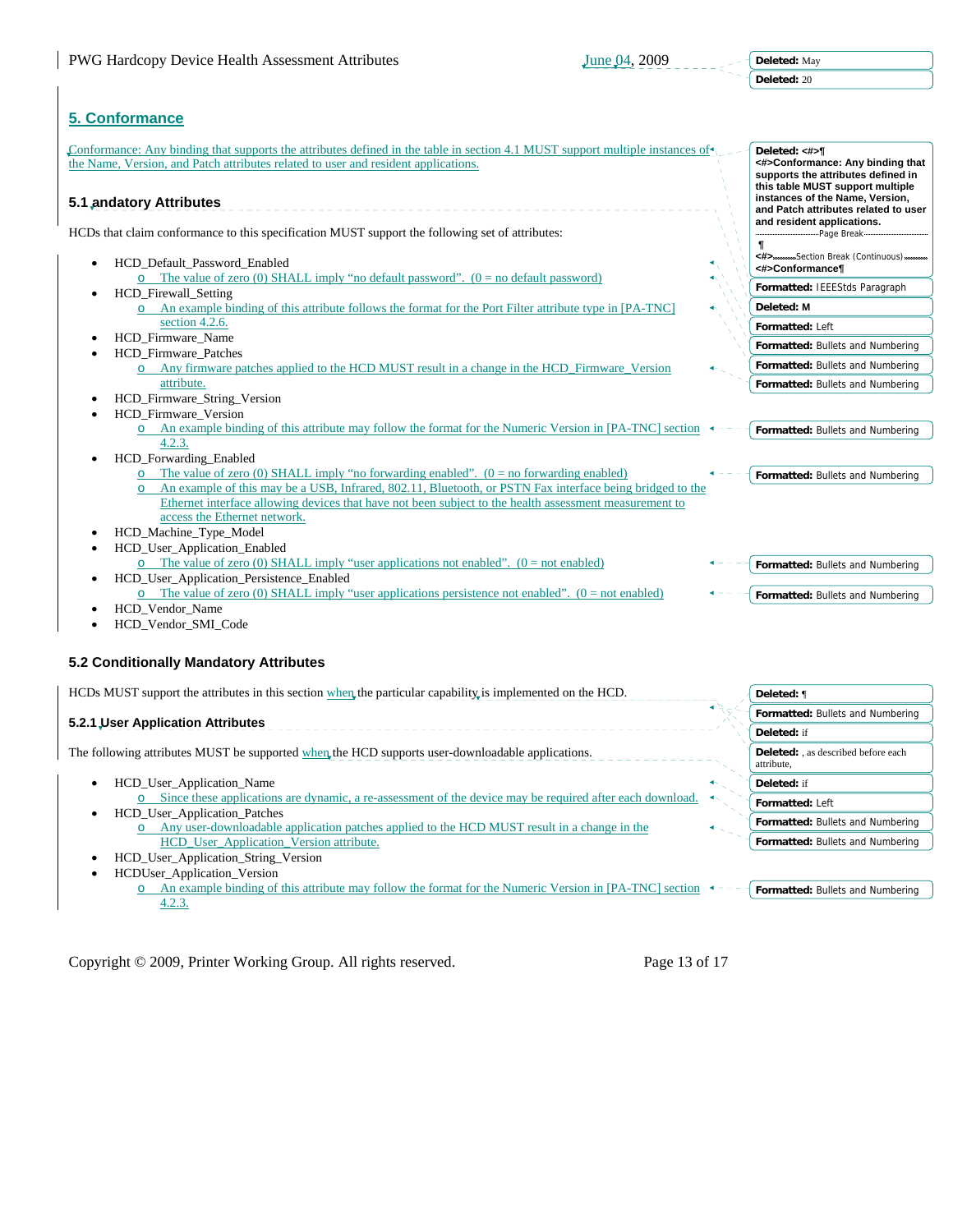| <b>PWG Hardcopy Device Health Assessment Attributes</b>                                                                                    | June 04, 2009 | Deleted: May                     |
|--------------------------------------------------------------------------------------------------------------------------------------------|---------------|----------------------------------|
| 5.2.2 Resident Application Attributes                                                                                                      |               | Deleted: 20                      |
| The following attributes MUST be supported when the HCD supports the addition of resident applications to the HCD's<br>operating software. |               | Deleted: if                      |
| <b>HCD</b> Resident Application Name<br><b>HCD</b> Resident Application Patches                                                            |               | Formatted: Left                  |
| Any application patches applied to the HCD MUST result in a change in the<br>HCD_Resident_Application_Version attribute.                   |               | Formatted: Bullets and Numbering |
| HCD_Resident_Application_String_Version                                                                                                    |               |                                  |
| HCD_Resident_Application_Version                                                                                                           |               |                                  |
| An example binding of this attribute may follow the format for the Numeric Version in $[PA-TNC]$ section<br>4.2.3.                         |               | Formatted: Bullets and Numbering |

# **5.2.3 Other Conditionally Mandatory Attributes**

The attributes in the following table MUST be supported if the condition described after each attribute is present in the HCD.

| <b>Attribute</b>     | <b>Condition</b>                                                                                                                                                     |                                 | Formatted: Left                                                              |
|----------------------|----------------------------------------------------------------------------------------------------------------------------------------------------------------------|---------------------------------|------------------------------------------------------------------------------|
| HCD PSTN Fax Enabled | MUST be supported when the HCD implements a PSTN Fax interface.                                                                                                      |                                 | <b>Formatted Table</b>                                                       |
|                      | o The value of one (1) SHALL imply "Fax is enabled". $(1 = Fax$ enabled)                                                                                             |                                 | Formatted: Left                                                              |
|                      |                                                                                                                                                                      | $\blacktriangleleft$ $\sqrt{N}$ |                                                                              |
| HCD Time Source      | MUST be supported when the HCD implements any protocol or feature that                                                                                               |                                 | Deleted: if                                                                  |
|                      | requires a time source.                                                                                                                                              |                                 | Formatted: Left, Indent: Left:                                               |
|                      | o Examples of this attribute include: ("onboard" for a resident RTC or a Hostname                                                                                    |                                 | $-0.01$ ", Hanging: $0.13$ ", Tabs: Not at                                   |
|                      | or URL string for a network time source)                                                                                                                             |                                 |                                                                              |
|                      |                                                                                                                                                                      |                                 | Formatted: Bullets and Numbering                                             |
|                      | o <i>Usage Considerations:</i> Many security mechanisms rely on accurate time to                                                                                     |                                 | Formatted: Left                                                              |
|                      | enforce security. Examples include validity periods on X.509 certificates and                                                                                        |                                 |                                                                              |
|                      | Kerberos Tickets. As such, it is important to know that the device's internal                                                                                        |                                 | Formatted: Left                                                              |
|                      | clock(s) acquire time in a secure manner. If the time source is not secure, it could                                                                                 |                                 | Deleted: if                                                                  |
|                      | lead to denial of service (set time outside the validity period) and/or allow<br>unauthorized access (set time to within validity period.) There are several ways to |                                 | Formatted: Left, Indent: Left:<br>-0.01", Hanging: $0.13$ ", Bulleted +      |
|                      | acquire the time including Network Time Protocol (NTP) and explicitly set by the                                                                                     |                                 | Level: $2 +$ Aligned at: $0.75" +$ Tab                                       |
|                      | user via some user interface. NTP has the ability to utilize encryption and                                                                                          |                                 | after: 1" + Indent at: 1", Tabs: Not                                         |
|                      | integrity checks using pre-shared keys. The user interface to the clock can be                                                                                       |                                 | at 1"                                                                        |
|                      | protected using passwords. It is important to note that internal time of day clocks                                                                                  |                                 | Formatted: Left                                                              |
|                      | are often used in devices and may utilize a bus structure, such as I2C. In such<br>cases, the bus used MUST NOT be accessible externally from the device.            |                                 | Formatted: Font: Bold, Italic                                                |
|                      |                                                                                                                                                                      |                                 | Formatted: Indent: Left: -0.01",                                             |
|                      |                                                                                                                                                                      |                                 | Hanging: 0.13", Bulleted + Level: 2<br>+ Aligned at: $0.75"$ + Tab after: 1" |
|                      |                                                                                                                                                                      |                                 | + Indent at: 1", Tabs: Not at 1"                                             |

Copyright © 2009, Printer Working Group. All rights reserved. Page 14 of 17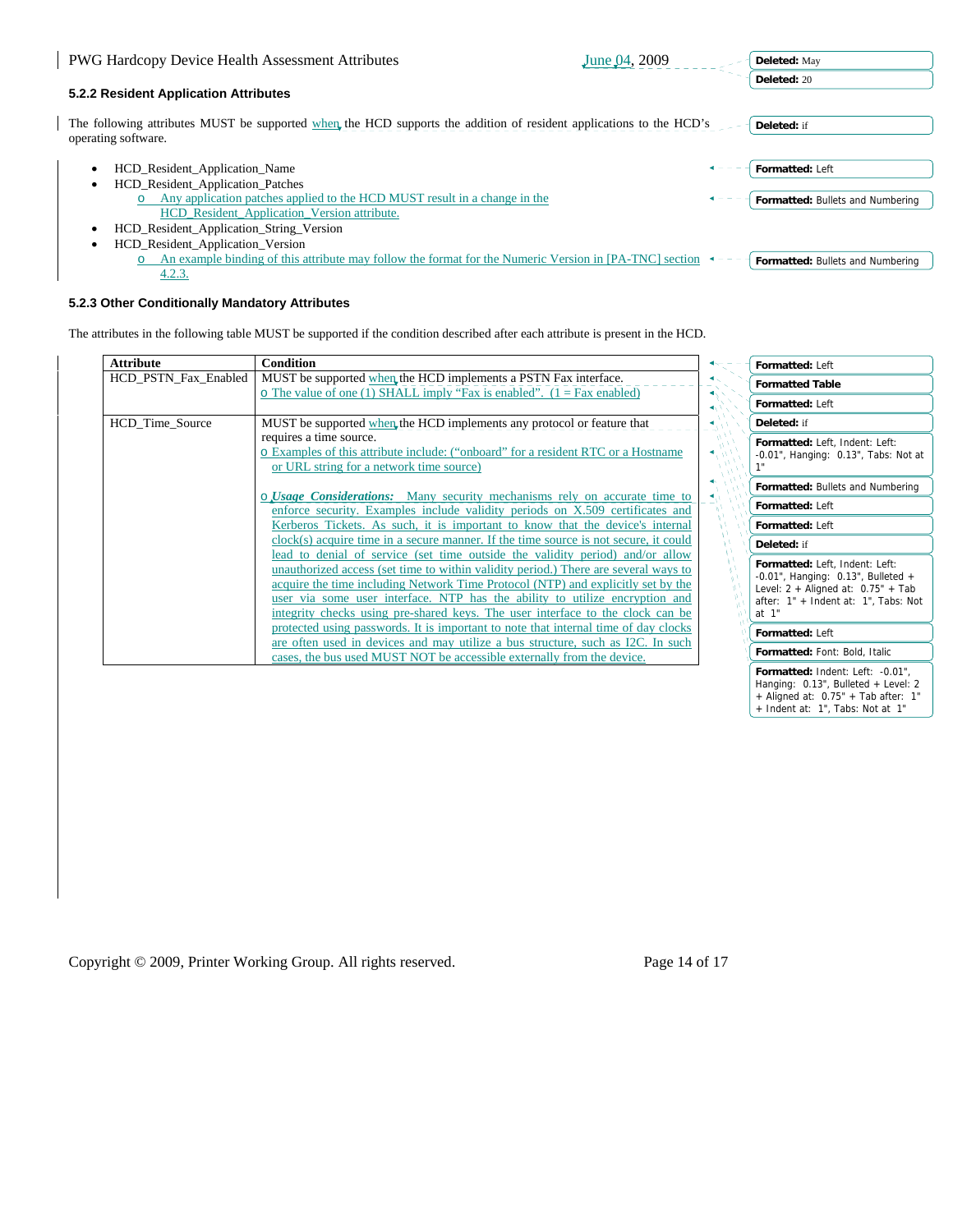|                                                                                                         | <b>PWG Hardcopy Device Health Assessment Attributes</b>                                                      | June 04, 2009 | Deleted: May                         |  |  |
|---------------------------------------------------------------------------------------------------------|--------------------------------------------------------------------------------------------------------------|---------------|--------------------------------------|--|--|
|                                                                                                         |                                                                                                              |               | Deleted: 20                          |  |  |
| <b>5.3 Optional Attributes</b>                                                                          |                                                                                                              |               | Deleted: Section Break (Continuous). |  |  |
|                                                                                                         | Support for the following attributes is OPTIONAL for an HCD.                                                 |               | Formatted: Bullets and Numbering     |  |  |
| $\bullet$                                                                                               | HCD_Configuration_State                                                                                      |               |                                      |  |  |
|                                                                                                         | A change to any configuration setting that is included in the creation of the attribute MUST cause a change. |               | Formatted: Bullets and Numbering     |  |  |
|                                                                                                         | within the limits of information theory, in the attributes value.                                            |               |                                      |  |  |
| $\circ$                                                                                                 | The configuration settings included as part of this attribute SHOULD be administratively configurable.       |               |                                      |  |  |
|                                                                                                         | An example implementation of this attribute could be a cryptographically secure hash of the configuration    |               |                                      |  |  |
|                                                                                                         | settings.                                                                                                    |               |                                      |  |  |
|                                                                                                         | <b>Implementer Note:</b> The HCD Configuration State attribute is intended to provide a method for a system  |               | Formatted: Font: Not Italic          |  |  |
|                                                                                                         | administrator (site local, device, etc.) to snap-shot a specific device configuration state. Examples of     |               |                                      |  |  |
|                                                                                                         | configuration information included in this attribute may include such items as default settings for duplex,  |               |                                      |  |  |
|                                                                                                         | media type, color mode, language, etc.; enabled or disabled services or features such as Fax, IPP, SSL       |               |                                      |  |  |
|                                                                                                         | support etc.; and encryption parameters for storage or network transports. In conjunction with a system      |               |                                      |  |  |
|                                                                                                         | health validation agent, this value can be used to determine if the configuration has changed in any way     |               |                                      |  |  |
|                                                                                                         | from the last snap-shot. No standardized values or behavior is defined by the PWG, only the ability to       |               |                                      |  |  |
|                                                                                                         | detect a change. Any access control restrictions that may be triggered by a change in this attribute are     |               |                                      |  |  |
| vendor or administrator defined. While a specific vendor may wish to provide mediation support for this |                                                                                                              |               |                                      |  |  |
|                                                                                                         | attribute, no remediation support is defined or required by this standard.                                   |               |                                      |  |  |
| $\bullet$                                                                                               | <b>HCD</b> Certification State                                                                               |               |                                      |  |  |
|                                                                                                         | A change to any configuration setting that is required for the device to maintain its certification status   |               | Formatted: Bullets and Numbering     |  |  |
|                                                                                                         | MUST cause a change, within the limits of information theory, in the attribute.                              |               |                                      |  |  |

o An example implementation of this attribute could be a cryptographically secure hash of the configuration (e.g., firmware version, port filter settings, protocols enabled/disabled etc.) that must be set to a specific state as part of the certification process.

# **6. Internationalization Considerations**

The attributes that are defined in this specification are intended to be used as part of a network assessment protocol and conform to the IETF Policy on Character Sets and Languages [RFC2277] in that all string attributes are UTF-8 encoded.

# **7. Security Considerations**

This specification does not define any specific security mechanism for the protection of the confidentiality and integrity of the attributes, however, assessment protocols that use these attributes SHOULD provide integrity protection and confidentiality of the attributes.

### **8. Normative References**

None.

# **9. Informative References**

| [IEEE2600] | IEEE 2600-2008 IEEE Standard for Information Technology: Hardcopy Device and        |
|------------|-------------------------------------------------------------------------------------|
|            | <b>System Security</b>                                                              |
| [PA-TNC]   | A Posture Attribute Protocol (PA) Compatible with TNC: draft-ietf-nea-pa-tnc-02.txt |
| [RFC2119]  | Key words for use in RFCs to Indicate Requirement Levels                            |
| [RFC2277]  | <b>IETF Policy on Character Sets and Languages</b>                                  |
| [RFC3766]  | Determining Strengths for Public Keys Used For Exchanging Symmetric Keys            |
| [RFC4086]  | Randomness Requirements for Security                                                |

Copyright © 2009, Printer Working Group. All rights reserved. Page 15 of 17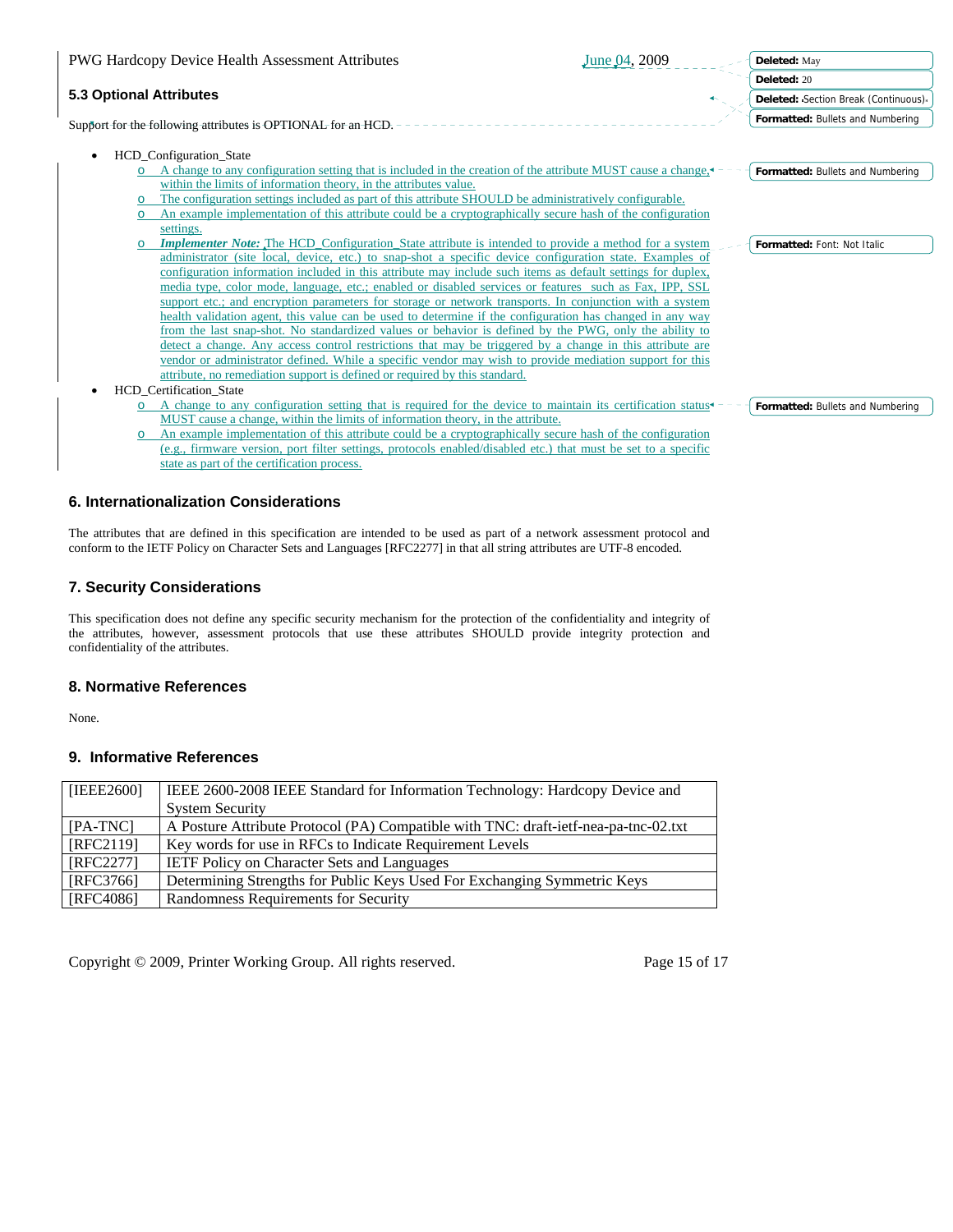**10. Contributors**  Randy Turner – Amalfi Systems

Lee Farrell – Canon Rick Landau – Dell Glen Petrie – Epson Harry Lewis – InfoPrint Dave Whitehead – Lexmark Nancy Chen – Oki Data Ron Bergman – Ricoh Brian Smithson – Ricoh Shah Bhatti – Samsung Peter Cybuck – Sharp Joe Murdock – Sharp Ron Nevo – Sharp Craig Whittle – Sharp Bill Wagner – TIC Sameer Yami – Toshiba Pete Zehler – Xerox

# **11. Authors Addresses**

 Jerry Thrasher Lexmark International 740 New Circle Road Lexington, KY 40550 Email: thrasher@lexmark.com

Copyright © 2009, Printer Working Group. All rights reserved. Page 16 of 17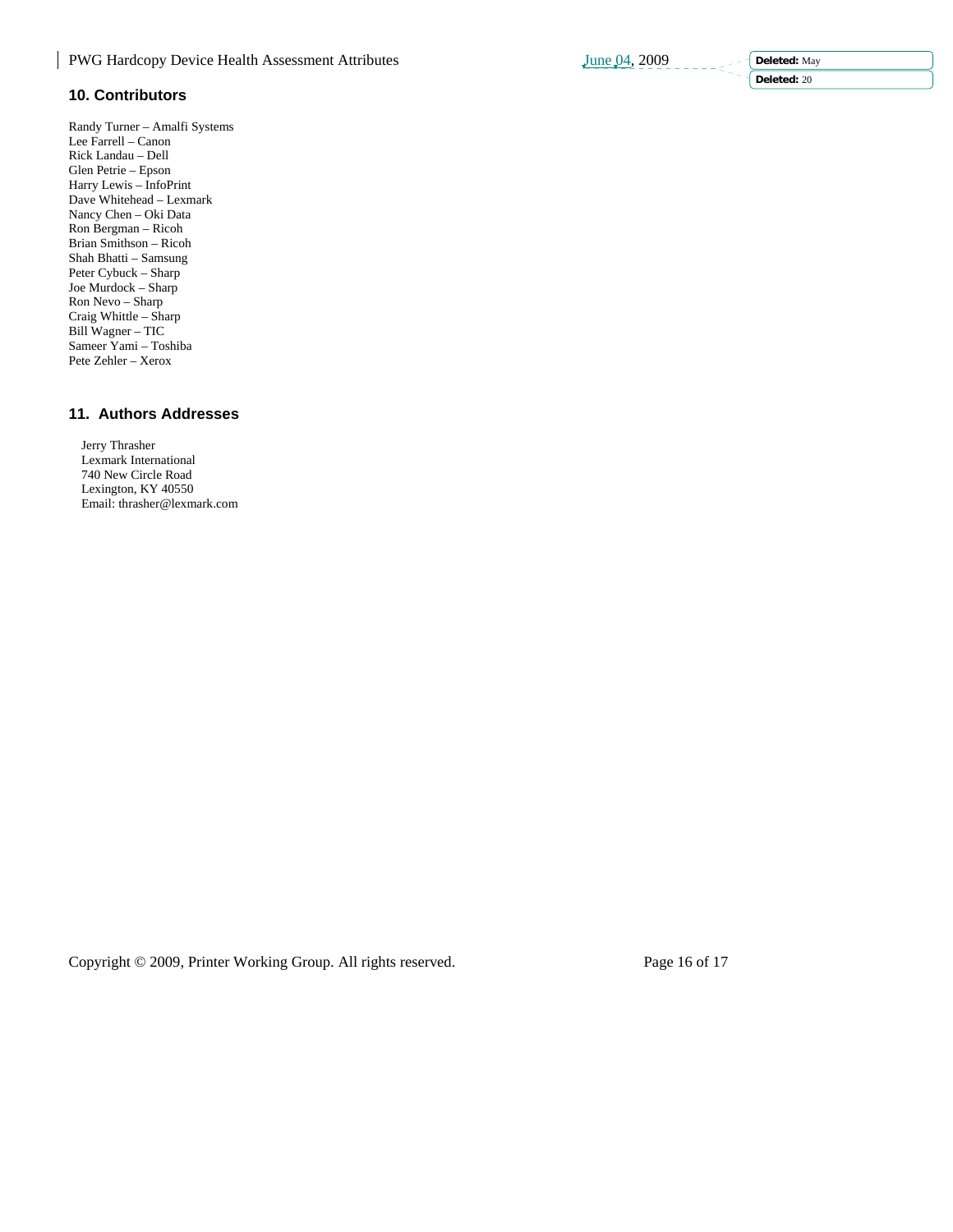**Deleted:** May **Deleted:** 20

# **Annex A Change Log (informative)**

Note: This section will be removed after PWG Last Call completion.

#### **A.1 Changes from November 13, 2008**

- Application of changes identified at the 12/03/2008 IDS Face to Face meeting.
- ⎯ Update of the informative references.

# **A.2 Changes from January 06, 2009**

⎯ Global change of HCD\_Secure\_Time\_Enabled to HCD\_Authenticated\_Time\_Enabled.

# **A.3 Changes from February 02, 2009**

- Accepted all changes, created new base for review.

# **A.4 Changes from February 10, 2009**

- Changes from the 02/18/09 Face to Face meeting.

### **A.5 Changes from February 18, 2009**

- Accepted changes and applied changes (none) from WG last call.

### **A.6 Changes from April 15, 2009**

- Changes from the 04/30/2009 Face to Face meeting. Note: this an interim working draft showing results of current last call comments.

Copyright © 2009, Printer Working Group. All rights reserved. Page 17 of 17